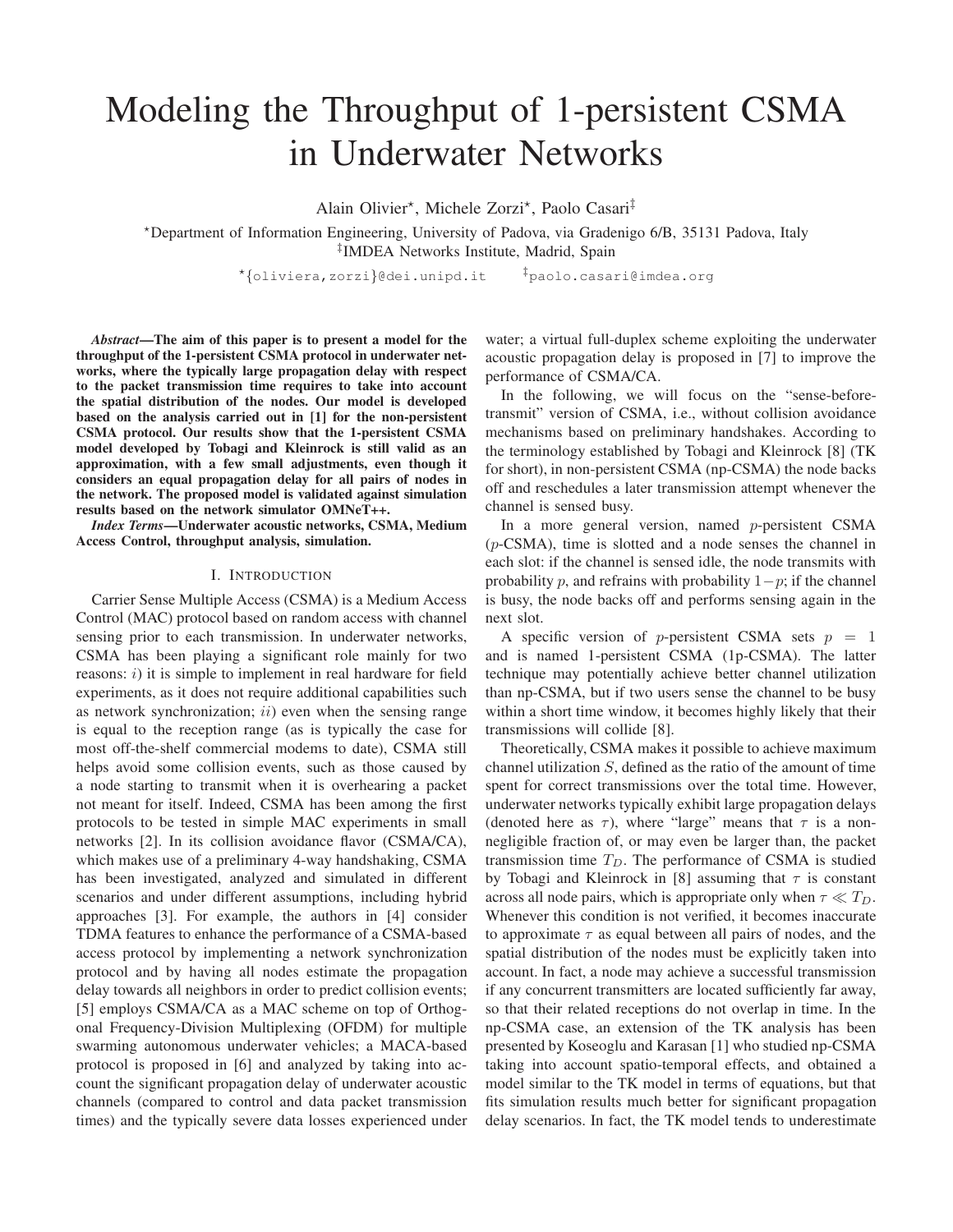the throughput when  $\tau$  is not negligible with respect to  $T_D$ .

In this paper, we extend the results in [1] by analyzing the throughput and success probability performance of 1p-CSMA in networks with large propagation delays. We show that the different traffic pattern with respect to np-CSMA leads to different time-varying packet arrival rates than shown in [1] for the np-CSMA case, and discuss an approximation to these rates. The throughput analysis based on these results is shown to provide better accuracy when predicting 1p-CSMA performance figures with respect to the TK model in [8]. As introduced at the beginning of this section, our analysis is quite relevant to underwater networking, as many protocol stacks are based on some form of CSMA, possibly even natively provided by the modem [9].

The rest of this paper is organized as follows. In the next section we briefly describe the network scenario and introduce the notation used. In Section III we investigate the rates introduced by Koseoglu and Karasan in their paper [1] and characterize their behavior for large values of a. This will be the basis for the development of our model as we revisit the TK model in Section IV based on the results in Section III. In Section V, the model is compared to simulation results obtained using the OMNeT++ network simulator. Finally, in Section VI, we will discuss the model and its possible future refinements before drawing our conclusions.

## II. NETWORK SCENARIO

For completeness, we now introduce the same terminology used in [8]. Let G denote the aggregate packet generation rate in the network. Let  $\tau$  be the largest propagation delay of the network, and call  $T_D$  the packet transmission time. Let  $a = \frac{\tau}{T_D}$  denote the ratio between the largest propagation delay  $\tau$  over the packet transmission time  $T_D$ .

The scenario is the same as in [1] except that we assume a finite number N of users  $\{n_0, n_1, \dots\}$  to be uniformly distributed inside a circle of diameter  $a$  with the receiving access point (AP) located at the center. As in [1], we assume that physical distances and "time distances," or propagation delays, are equivalent. From this point onward, all positions and distances considered in the model will be considered expressed in terms of time. Each node generates packets according to a Poisson process of parameter  $\frac{G}{N}$ . The described scenario is illustrated with reference to Fig. 1. Each node  $n_i$ of the network is located at the polar coordinates pair  $(r_i, \theta_i)$ which is referenced to the center of the circle, where the AP is located. The distance between two nodes  $n_0$  and  $n_1$  as a function of their polar coordinates can be calculated as

$$
d(n_0, n_1) = \sqrt{r_0^2 + r_1^2 - 2r_0r_1\cos(\theta_0 - \theta_1)}.
$$
 (1)

We assume that the  $N$  users are uniformly distributed within the circle, i.e., that their polar coordinates have the following probability density functions (pdfs), for  $0 \le i \le N - 1$ 

$$
f_R(r_i) = \frac{2r_i}{a^2/4}, \quad 0 \le r_i \le \frac{a}{2}
$$
 (2)

$$
f_{\Theta}(\theta_i) = \frac{1}{2\pi}, \qquad 0 \le \theta_i \le 2\pi \quad . \tag{3}
$$



Figure 1. The network scenario. Nodes are uniformly distributed inside a circle whose diameter measures a time units, normalized to the packet transmission time  $T_D$ . (Adapted from [1].)

## III. CHARACTERIZATION OF PACKET RATES DURING AND AFTER RECEPTION AT THE AP

Along the lines of [1], we introduce two rates, namely  $\lambda^{\text{st}}(t)$  and  $\lambda^{\text{end}}(t)$ . The former represents the average rate of colliding packets from the beginning of the reception of a packet, transmitted by a node  $n_0$ , at the AP. The latter expresses the rate of incoming packets at the AP after the completion of the reception of a packet transmitted by a node  $n_0$ . In the following, we analyze both rates in details.

*A. Average rate of colliding packets after packet reception:*  $\lambda^{\rm st}(t)$ 

The rate  $\lambda^{\rm st}(t)$  represents the rate of colliding packets that would arrive at the AP when a packet sent by a node  $n_0$ is received. We set  $t = 0$  to be the epoch when the AP begins to receive the packet from node  $n_0$ . First of all, notice that, because of the finite duration of a packet transmission (1 time unit, normalized to the packet transmission time  $T_D$ ), the rate  $\lambda^{\rm st}(t)$  takes non-zero values only for  $t \in [0,1]$ . Given a node  $n_1$  located at  $(r_1, \theta_1)$ , this node can collide with the transmission of  $n_0$  so far as  $t < d(n_0, n_1) + r_1 - r_0$ . Another collision could take place if  $t > d(n_0, n_1) + 1 + r_1 - r_0$  but this is impossible as long as  $t \in [0,1]$ . Taking into account the preceding assumptions, the calculation of the rate is very similar to the one in [1], except for the limited support of the function. This leads to the following linear approximation of  $\lambda^{\rm st}(t)$ :

$$
\lambda^{\text{st}}(t) = \begin{cases} G\frac{a-t}{a} & \text{if } t \le \min(1, a) \\ 0 & \text{if } t > \min(1, a) \end{cases} . \tag{4}
$$

# B. Average incoming packet rate after reception:  $\lambda^{\text{end}}(t)$

The rate  $\lambda^{\text{end}}(t)$  represents the rate of incoming packets arriving at the AP after the completion of the reception of a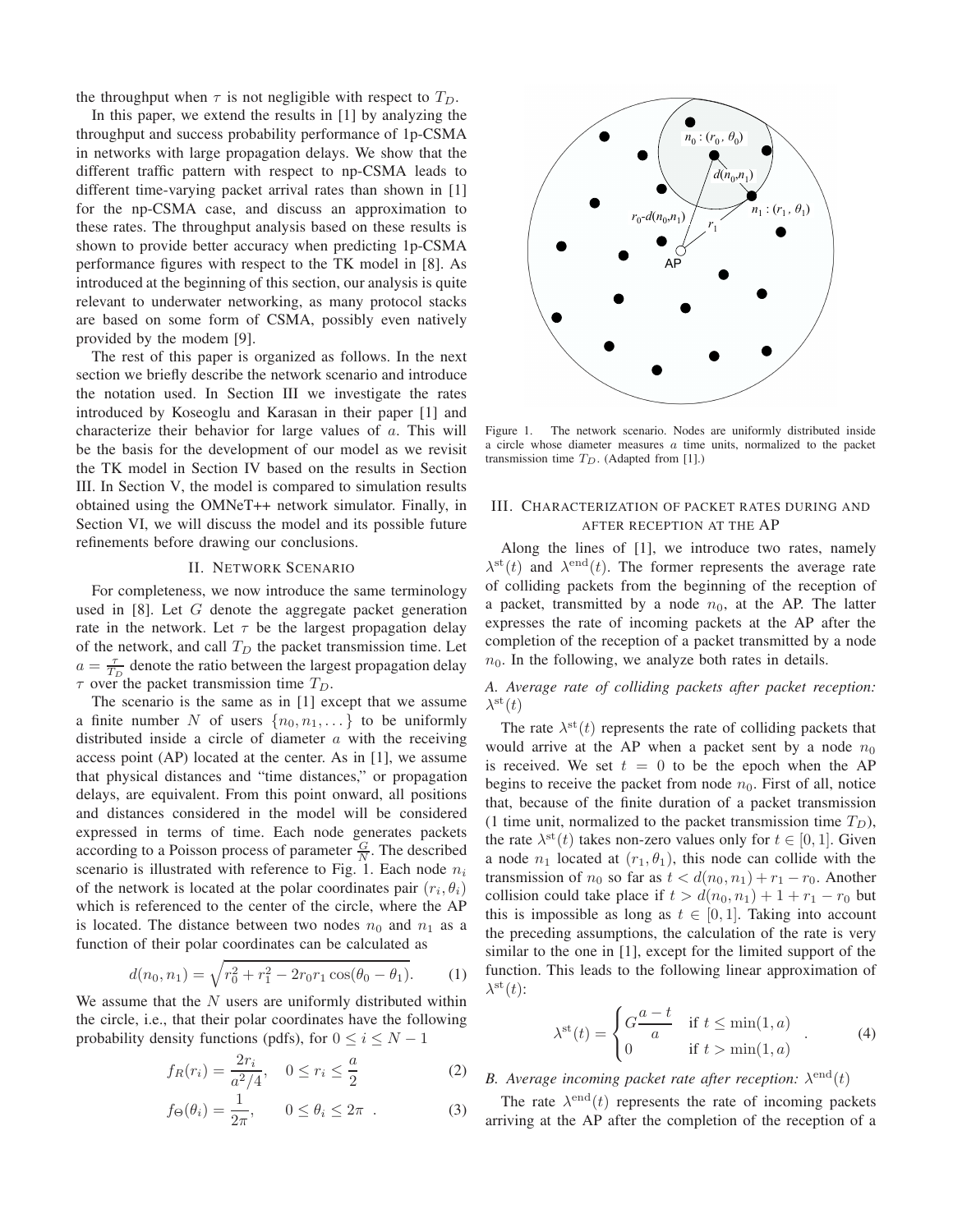packet. Here we set  $t = 0$  as the epoch when the AP completes the reception of a packet sent by  $n_0$ . Note that, unlike in the np-CSMA case, in 1p-CSMA a node might generate a packet while the channel is busy and withhold the transmission until the channel becomes free again.<sup>1</sup> In the following, we will refer to this type of node as a backlogged node. Three different cases are possible:

- According to the considerations in [1], if  $t_0$  is the time when a node  $n_0 \equiv (r_0, \theta_0)$  begins its transmission, a second node  $n_1 \equiv (r_1, \theta_1)$  becomes aware that the channel is idle at time  $t_0 + d(n_0, n_1) + 1$  (the normalized packet transmission time equals 1); the transmission by  $n_0$  is fully received at the AP at time  $t_0+r_0+1$ : therefore, a transmission by  $n_1$  not due to backlogging (referred to as "normal" transmissions in the following) could arrive at the access point whenever  $t \geq d(n_0, n_1) + r_1 - r_0$ ;
- Any node  $n_1$  is aware of  $n_0$ 's transmission for a time interval of normalized duration 1; node  $n_1$  may become backlogged during this period: in this case, it will transmit right after  $n_1$ 's transmission is over and therefore its backlogged packet will be received at the AP at time  $t = d(n_0, n_1) + r_1 - r_0;$
- Another case must be taken into account, which does not occur if  $a < 1$ : there could be a node  $n_1$ , sufficiently far from the AP, which can start its transmission before being aware of the transmission of  $n_0$  and whose packet will arrive at the AP after the complete reception of  $n_0$ 's packet. This can happen as long as  $t < d(n_0, n_1) + r_1 r_0 - 1.$

Thus, we can compute the rate  $\lambda^{\text{end}}(t)$  as the superposition of the rates at which the three cases above occur.

#### *C. Considerations about the rates*

We remark that an equality of the kind  $t = d(n_0, n_1) + r_1$  $r_0$  represents an ellipse. In fact, rewrite the former expression as  $d(n_0, n_1) + r_1 = t + r_0$  and refer to Fig. 1. Now, consider a time t and, without loss of generality, a node  $n_0 = (r_0, 0)$ . The set of points  $(r_1, \theta_1)$  that satisfy the relationship  $d(n_0, n_1)$  +  $r_1 = t + r_0 = constant$  is an ellipse with the AP, located at  $(0, 0)$ , and node  $n_0$  as foci.

It is useful to determine how much the area  $A(t)$  of this ellipse, which is a function of  $r_0$  and t, varies as t increases by an infinitesimal amount  $\Delta t$ . For simplicity, ignore the fact that the ellipse must be contained inside the circle with diameter a. From basic geometry, the area of an ellipse is

$$
A(t) = \pi \alpha(t) \beta(t) \quad , \tag{5}
$$

where  $\alpha(t)$  is the semi-major axis,  $\beta(t)$  the semi-minor axis, and  $t = d(n_0, n_1) + r_1 - r_0$  as above. Recall once again that all locations and distances are expressed in terms of time. We stress that the sum of the distances from the foci is always  $2\alpha(t)$ , and that the distance of each focus from the ellipse center is  $f = \sqrt{\alpha(t)^2 - \beta(t)^2}$ .

<sup>1</sup>Along the lines of [8], we assume that the nodes can hold at most one packet in their buffer.



Figure 2. The average rate of incoming packets after full reception at AP due to backlogged packet for  $a = 5$  and  $G = 2$ . Notice that the function integrates to G.

In our case, the distance between the foci is constant. Therefore, we can express the area as a function of  $t$  and  $r_0$ via the following substitutions:  $r_0+t = 2\alpha(t)$  and  $2f(t) = r_0$ . These lead to

$$
\alpha(t) = \frac{r_0 + t}{2}; \qquad \beta(t) = \sqrt{\left(\frac{r_0 + t}{2}\right)^2 - \left(\frac{r_0}{2}\right)^2}, \quad (6)
$$

and the ellipse area as a function of  $r_0$  and t can be found by substituting (6) into (5). Finally, for  $\Delta t$  sufficiently small, we can write

$$
\Delta A(t) = \frac{\mathrm{d}A(t)}{\mathrm{d}t} \Delta t \quad , \tag{7}
$$

where  $dA(t)/dt = \pi (r_0^2 + 4r_0t + 2t^2)/4\sqrt{t(2r_0 + t)}$ . Notice that, for  $t \to 0$  the function grows to infinity as  $t^{-\frac{1}{2}}$ and is therefore integrable. Instead, for large values of  $t$  the function grows linearly. However, since the ellipse is contained in a circle of diameter a,  $\Delta A(t)$  will be constantly 0 for  $t > a$ . Recalling that the users are uniformly distributed inside a circle of diameter a, as  $N \to \infty$ , an area  $\Delta A(t)$  will offer a traffic

$$
\Delta G(t) = \frac{4G}{\pi a^2} \Delta A(t) \quad . \tag{8}
$$

Because of the linear relation between  $\Delta A(t)$  and  $\Delta G(t)$ in (8), the rate due to backlogged users will assume the behavior described by Eq. (7), at least when  $t \ll a$ .

In Fig. 2, we show  $\Delta G(t)/\Delta t$  vs. t for  $a = 5$  and  $G = 2$ , by also considering the only portion of the ellipse contained inside the circle of diameter  $a$  around the AP, and by averaging over  $r_0$ . In the figure, we observe the asymptotic behavior for  $t \rightarrow 0$  that has been discussed above, and also that the rate is exactly 0 for  $t > a$ . We note that  $a = 5$  may be representative of an underwater network where nodes communicate 100-Byte packets at 1 kbps over a maximum network radius of 2 km (assuming the propagation delay to be constant and equal to 1.5 km/s as a first-order approximation).

With reference to  $\lambda^{\text{end}}(t)$ , the ellipse argument can also be exploited for the following consideration. The transmission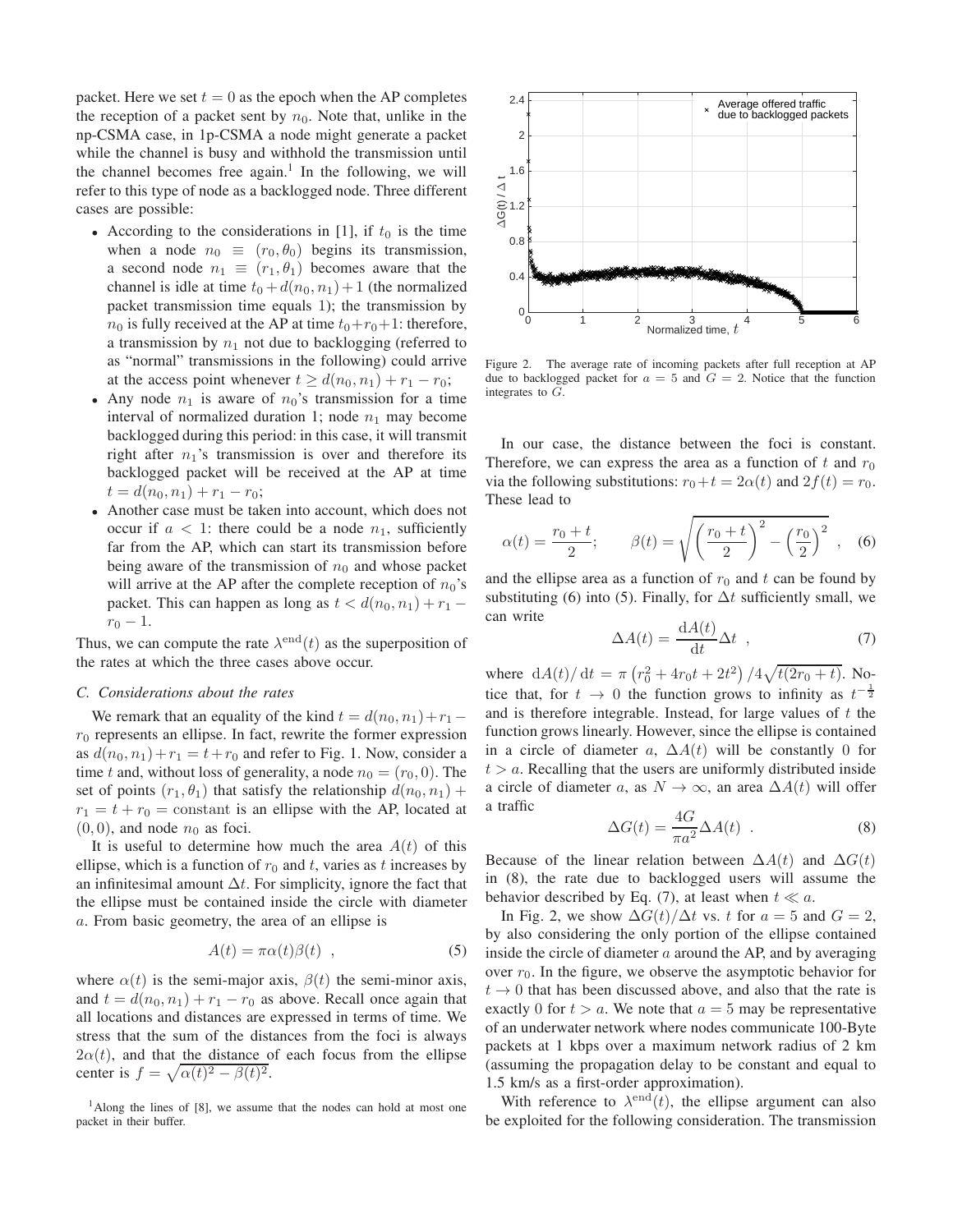

Figure 3. The simulation results for  $\lambda^{\text{st}}(t)$  and  $\lambda^{\text{end}}(t)$  for  $a = 5$  and  $G=2.$ 

of newly generated packets is possible for  $t > d(n_0, n_1)$  +  $r_1 - r_0$  and also for  $t < d(n_0, n_1) + r_1 - r_0 - 1$ . The first inequality describes the area inside the ellipse determined by the equation  $t = d(n_0, n_1) + r_1 - r_0$ , whereas the second inequality describes the area outside the ellipse determined by  $t = d(n_0, n_1) + r_1 - r_0 - 1$ . By calling this area  $\mathcal{E}$ , we have  $4\mathcal{E}/(\pi a^2)G \to G$  for  $a \to +\infty$ .

Fig. 3 shows the simulated values of  $\lambda^{\text{st}}(t)$  and  $\lambda^{\text{end}}(t)$ . From the plot of  $\lambda^{\text{end}}(t)$ , we can observe the effect of the backlogged transmission for small values of  $t$ , and also the fact that up to  $t = a$  the rate is quite close to G. In addition, we note that the simulation of  $\lambda^{\text{st}}(t)$  is very well approximated by the model in (4).

## *D. Asymptotic Behavior*

We start by analyzing the rate  $\lambda^{\text{st}}(t)$ . As a grows to infinity, it can be easily seen that  $\lambda^{st}(t)$  uniformly converges to the function:

$$
\lambda^{\text{st}}(t) \to \lambda^{\text{st}}_{\infty}(t) = \begin{cases} G, & 0 \le t \le 1 \\ 0, & \text{otherwise} \end{cases} \quad \text{for} \quad a \to \infty . \quad (9)
$$

For the rate  $\lambda^{\text{end}}(t)$ , we have the following considerations. First of all, from Eqs. (7) and (8), we notice that  $\Delta G(t)$  is directly proportional to G; moreover, noting that the average value of  $r_0$  is directly proportional to a (the average value of  $r_0$  for a node uniformly distributed inside a circle is one third of the diameter, a in this case),  $\Delta G(t)$  is inversely proportional to the square root of a and therefore the contribution of backlogged users becomes negligible when  $a$  is large. Thus, recalling the argument about the contribution of nodes  $n_i$  such that  $t > d(n_0, n_1) + r_1 - r_0$  or  $t < d(n_0, n_1) + r_1 - r_0 - 1$ , for  $a \to \infty$ , we can state that  $\lambda^{\text{end}}(t)$  approaches a unit step multiplied by the rate  $G$ , that is:

$$
\lambda^{\text{end}}(t) \to \lambda^{\text{end}}_{\infty}(t) = \begin{cases} G, & t \ge 0 \\ 0, & \text{otherwise} \end{cases} \quad \text{for} \quad a \to \infty \tag{10}
$$



Figure 4. Sample case for 1-persistent CSMA: transmission periods, busy periods, and idle periods. (Adapted from [8].)

Based on these two considerations, we make the following two working assumptions:

- the rate  $\lambda^{\text{st}}(t)$  is constant during the packet transmission time, i.e., even though the spatial distribution is taken into account, it behaves as though nodes exhibit a common propagation delay equal to 1; along the lines of [8], this is equivalent to assuming that the vulnerable period (VP) has length 1 if  $a > 1$ ;
- the expression for the average idle period time assumes the same form as in [8].

#### IV. DERIVATION OF THE PROPOSED MODEL

Based on the considerations developed in Section III-D, it becomes reasonable to derive an analytical model based on the one by Tobagi and Kleinrock. From now on we refer to the analysis in [8] with a few adjustments, and we assume  $a \geq 1$ , which is very often the case in underwater networks.

The throughput analysis makes use of renewal theory concepts. The throughput  $S$  can be expressed as a function of the offered traffic G as:

$$
S(G) = GP_s(G) \quad , \tag{11}
$$

where  $P<sub>s</sub>$  represents the success probability for a single packet transmission. As claimed in [8], a packet can be successful in two cases:

- 1) a users begins its Transmission Period (TP) when no other user is transmitting, and none of them begin their transmission during the VP of the transmission;
- 2) a packet arrives during another user's transmission and it is the only packet arriving in this period; moreover, its sender will be the only node beginning a transmission when the channel becomes idle, and no other transmission takes place during the VP of this new transmission. This is the situation depicted in Fig. 4 for the successful TP.

However, there is also another case where a packet transmission can be successful. If a packet in case 2) is not the only one, it might be successful because of the spatial distribution of the nodes: a packet by a node  $n_0 = (r_0, \theta_0)$  could be successful if it begins its transmission at time  $t_0$ , when the channel is sensed idle, and all the other packets generated concurrently are received at the AP after  $t_0 + r_0 + 1$ , i.e., the transmissions by other nodes are received at the AP after the reception from  $n_0$  has been completed. We approximate this probability as  $P_s$ . We will see that this approximation is quite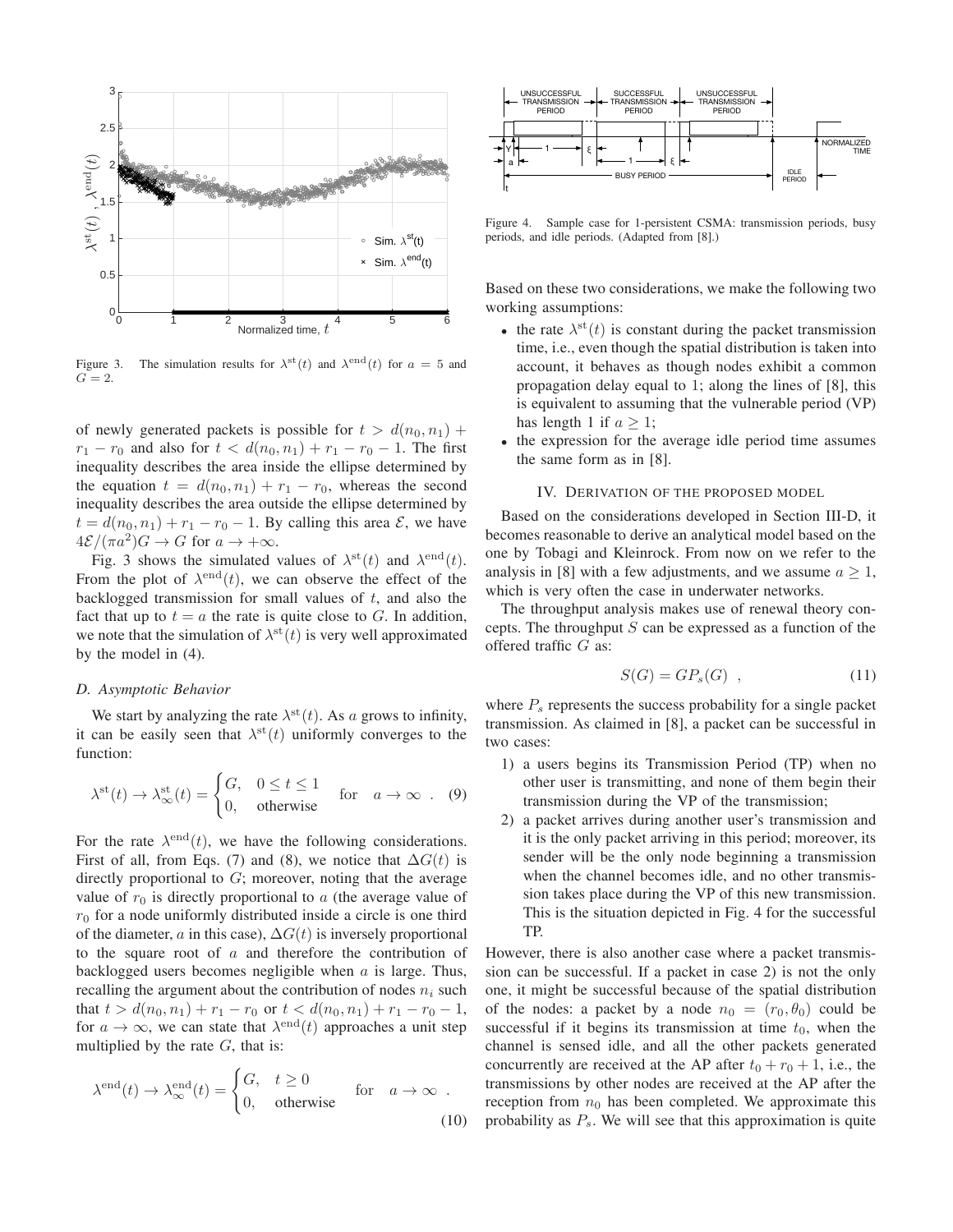accurate for a sufficiently large. Therefore, by defining  $\overline{I}$ ,  $\overline{B}$ ,  $\overline{B}$ ' as in [8] and letting  $\overline{C} = \overline{I} + \overline{B}$  we have the following expression for  $P_s$ :

$$
P_s(G) = \frac{\bar{I}}{\bar{C}}P_0 + \frac{\bar{B}'}{\bar{C}}\hat{q}_0P_0 + \frac{\bar{B}'}{\bar{C}}(1 - \hat{q}_0)P_s(G) ,\qquad(12)
$$

where  $P_0$  is the probability of having no arrivals during the VP and  $\hat{q}_0$  is the probability of having no arrivals during the slot in which the packet is waiting for the channel to become idle. Note that, for simplicity, we have dropped the dependence of all terms on  $G$ . Eq. (12) yields

$$
P_s = P_0 \frac{\bar{I} + \bar{B}' \hat{q}_0}{\bar{B} - \bar{B}' (1 - \hat{q}_0) + \bar{I}}.
$$
 (13)

The length of the average idle period is found as

$$
\bar{I} = \int_0^\infty \exp\left\{-\int_0^t \lambda_\infty^{\text{end}}(u) \, \mathrm{d}u\right\} \, \mathrm{d}t = \frac{1}{G} \quad , \qquad (14)
$$

where we have considered  $\lambda^{\text{end}}(t)$  in its asymptotic form  $\lambda_\infty^{\text{end}}(t)$ .

There remain to evaluate the other quantities in Eq. (11). Because  $\lambda^{\text{st}}(t)$  is constantly equal to G in  $t \in [0, 1]$ , i.e., the VP has length 1, we have

$$
P_0 = \exp\left\{-\int_0^\infty \lambda_\infty^{\text{st}}(t)dt\right\} = e^{-G} \quad . \tag{15}
$$

The distribution of the time of the last colliding transmission occurring during the VP is:

$$
F_Y(t) = e^{-G(1-t)} \quad \text{for} \quad t \le 1 \quad , \tag{16}
$$

and

$$
\bar{Y} = 1 - \frac{1}{G} \left( 1 - e^{-G} \right) \quad . \tag{17}
$$

The probability of having no arrivals during transmissions in a TP is

$$
q_0 = e^{-2G}(1+G) \t . \t (18)
$$

The average duration of a TP is

$$
\bar{T} = 1 + \bar{Y} + \bar{\xi} \tag{19}
$$

where  $\bar{\xi}$  is the average time that elapses at the AP from the end of the reception of the colliding transmission to the beginning of a new transmission due to a backlogged user. In the following, we assume  $\xi$  to be equal to the vulnerability period at the AP, i.e.,  $\bar{\xi} = 1$ . As proven by the results in Section V, the impact of this approximation is negligible.

We can now derive the value of the busy period (BP)  $B$  (that counts the total duration of all TPs in a cycle), and the value of the BP  $\bar{B}'$  (that does not include the intervals of duration  $\xi$  in each TP where the AP is not receiving. We have:

$$
\bar{B} = \frac{2 + \bar{Y}}{q_0} , \qquad \bar{B}' = \frac{1 + \bar{Y}}{q_0} .
$$
 (20)

Finally,  $\hat{q}_0$  should be evaluated by considering the distribution function of  $Z$ , that is the distribution function of the segment Z where the packet arrival occurred (its distribution is different than  $f_Z$  because of the residual time paradox and



Figure 5. Comparison of simulation results of 1p-CSMA compared to the TK model and to our model for  $a = 5$ .

is given by the weighted distribution function of  $f_Z$ , that is  $f_{\hat{Z}}(x) = x f_Z(x)/\overline{Z}$  [8]; this yields

$$
\hat{q}_0 = \frac{e^{-2G}}{1 + \bar{Y}} \left[ 1 + \frac{3}{2} G \right] .
$$
 (21)

Substituting  $(14)$ ,  $(15)$ ,  $(20)$  and  $(21)$  into  $(13)$ , and the latter into (11), completes the derivation of the model.

## V. SIMULATION RESULTS AND MODEL VALIDATION

We simulated the behavior of the system using OM-NeT++ [10]. For the scenario presented in Section II, we set a number of hosts equal to  $N = 100$ . The main simulation parameters are  $a$  and the average interarrival time for each packet generated by a node,  $\mu = \frac{1}{\lambda} = \frac{N}{G}$ , where G is the aggregate packet generation rate. New arrivals are generated according to a Poisson process of rate  $\lambda$ . We have run simulations for different values of  $a$ : we noticed that the throughput rapidly converges to the same behavior for  $a > 2$ . This is due to the fact that the asymptotic behavior of the rates is achieved rapidly as a increases. The TK model is outperformed by the one introduced here even in the presence of the approximations in (9) and (10), and under our assumptions on  $P_s(G)$  in (12) and on  $\xi$ .

Fig. 5 shows  $S(G)$  vs. G for 1p-CSMA as obtained by OMNeT++ simulations in the case  $a = 5$ , and compares it to the TK model and to our proposed model. We observe that the match between our model and the simulation is very good, whereas the TK model severely underestimated the maximum throughput (about  $1/3$  of the value observed in the simulations) and also underestimates the value of  $G$  at which the maximum throughput is achieved.

Finally, Fig. 6 shows  $S(G)$  vs. G for various values of a: for values of  $a \geq 2$  the simulation curves become progressively harder to distinguish, and are very well approximated by the model. From this result, and from the fact that our model is independent of a, we infer that the influence of the propagation delay on  $S(G)$  becomes progressively smaller as a increases. This can be explained by the fact that the process